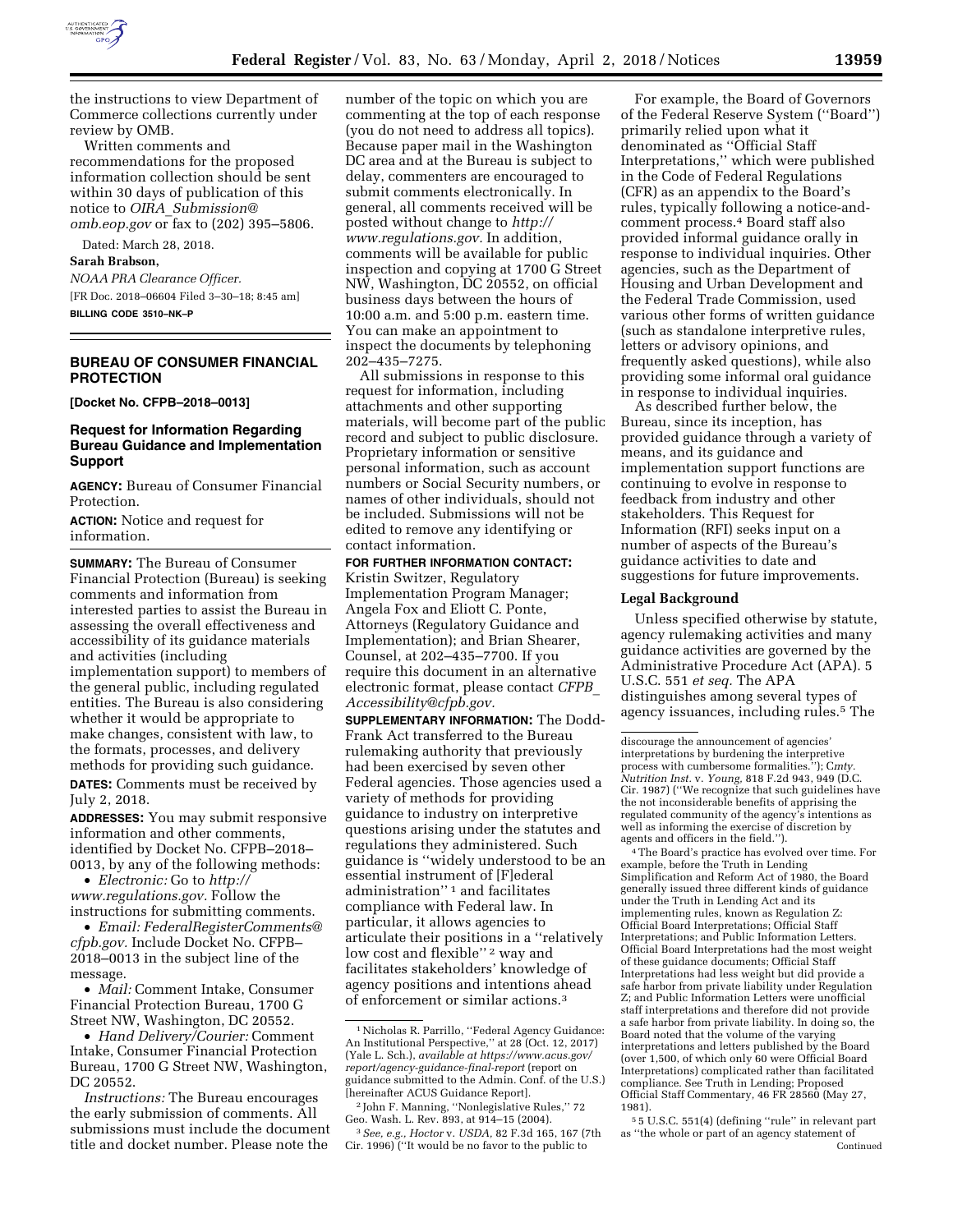most authoritative type of rulemaking that the Bureau and most other agencies engage in creates what are known as ''substantive'' or ''legislative'' rules under the APA.6 When adopted as authorized by law, legislative rules have the ''force and effect of law'' in that, among other things, they can affect individual rights and obligations, such as those of consumers and financial services providers.7 Legislative rules also bind ''members of the public, the agency, and even the courts, in the sense that courts must affirm a legislative rule as long as it represents a valid exercise of agency authority.'' 8 Such rules are promulgated, amended, and repealed through notice-andcomment procedures, unless an exception applies, and published in the **Federal Register**.9

The APA also designates ''interpretive rules,'' which advise the public of an agency's construction of the statutes and rules which it administers, and ''general statements of policy,'' which articulate the agency's prospective plans to exercise discretionary authorities.10 Interpretive rules can be binding in some respects; for example, agencies may be subject to a duty to provide appropriate notice prior to changing an interpretation in certain circumstances.11 However, neither an

6*See* 5 U.S.C. 552(a)(1)(D) (referring to

''substantive rules of general applicability''); *Perez*  v. *Mortgage Bankers Ass'n,* 135 S. Ct. 1199, 1203 (2015) (noting that ''rules issued through the noticeand-comment process are often referred to as 'legislative rules'").

7U.S. Dep't of Justice, Attorney General's Manual on the Administrative Procedure Act, at 30 n.3 (1947) (hereinafter ''Attorney General Manual'') (describing substantive rules as ''rules, other than organizational or procedural, issued by an agency pursuant to statutory authority and which implement the statute'' and noting that ''[s]uch rules have the force and effect of law''); *see Chrysler Corp* v. *Brown,* 441 U.S. 281, 302 (1979) (advising that legislative rules that carry the force of law ''affect individual rights and obligations'') (quoting *Morton* v. *Ruiz,* 415 U.S. 199, 232 (1974)).

<sup>8</sup> Richard J. Pierce, Administrative Law Treatise, at § 6.4 (5th ed. 2017).

9*See* 5 U.S.C. 551(5) (defining rulemaking as ''agency process for formulating, amending, or repealing a rule''); 5 U.S.C. 552(a)(1)(D) (requiring legislative rules "adopted as authorized by law" be published in the **Federal Register**); 5 U.S.C. 553(b)(B) (requiring notices of proposed rulemaking to be published in the **Federal Register**).

10*See* 5 U.S.C. 553(b)(A) (referring to ''interpretative rules'' and ''general statements of policy''); *see also* Attorney General Manual, *supra*  note 7, at 30 n.3.

11*See generally FCC* v. *Fox TV Stations, Inc.,* 567 U.S. 239, 253–54 (2012) (*Fox II*) (describing need for ''fair notice'' of change from previous agency interpretation). In contrast, general statements of policy do not bind the public or the agency. *See, e.g., Syncor Int'l* v. *Shalala,* 127 F.3d 90 (D.C. Cir.

interpretive rule nor a general statement of policy can create new rights and obligations for regulated entities.12 The level of deference that interpretive rules and general statements of policy receive from the courts is more variable,<sup>13</sup> and interpretive rules and general statements of policy can be issued and changed through less formal procedures than legislative rules.14 They are to be published in the **Federal Register** but do not need to go through notice-andcomment procedures, although the Bureau and other agencies sometimes seek comment to gather input before issuance or revision to refine their thinking about certain factual and policy issues.15

Interpretive rules and general statements of policy are frequently referred to as ''guidance.'' 16 However, the Bureau also uses the term guidance more broadly to refer to compliance guides and other materials and activities that it does not believe are rules within the meaning under the APA (hereinafter ''non-rule guidance''). These non-rule guidance materials and activities generally reiterate requirements, positions, or priorities that previously have been announced in a regulation or elsewhere, and include such documents as rule summaries, compliance guides,

does not affect the legal norm.''). 12*See Perez* v. *Mortgage Bankers Ass'n,* 135 S. Ct. 1199, 1208 (2015) (noting the ''longstanding recognition that interpretive rules do not have the force and effect of law''); *see also Chrysler Corp.* v. *Brown,* 441 U.S. 281, 302 n.31 (1979) (citing Attorney General Manual, at 30 n.3); *Skidmore* v. *Swift & Co.,* 323 U.S. 134, 140 (1944).

13*See Metro. Stevedore Co.* v. *Rambo,* 521 U.S. 121, 136 (1997) (stating that reasonable agency interpretations carry ''at least some added persuasive force''); *Reno* v. *Koray,* 515 U.S. 50, 61 (1995) (according ''some deference'' to an interpretive rule that ''do[es] not require notice and comment''); *Martin* v. *Occupational Safety and Health Review Comm'n,* 499 U.S. 144, 157 (1991) (indicating that ''some weight'' is due to informal interpretations though not ''the same deference as norms that derive from the exercise of . . . delegated lawmaking powers''). Courts give ''substantial deference'' to agency interpretations of ambiguous agency regulations, including interpretations issued without notice and comment. *See Halo* v. *Yale Health Plan, Dir. of Benefits & Records Yale U.,* 819 F.3d 42, 53 (2d Cir. 2016) (citing *Auer* v. *Robbins,* 519 U.S. 452 (1997)); *see also Shalala* v. *Guernsey Meml. Hosp.,* 514 U.S. 87, 94–95 (1995) (deferring to ''a reasonable regulatory interpretation'' contained in an interpretive rule).

14*See* 5 U.S.C. 553(b), (d) (exempting interpretive rules and general statements of policy from noticeand-comment procedures).

15 5 U.S.C. 552(a)(1)(D) (providing that, among other things, ''statements of general policy or interpretations of general applicability'' formulated and adopted by an agency must be published in the **Federal Register**).

16*See, e.g.,* ACUS Guidance Report, *supra* note 1, at 4 (defining ''guidance'' as ''general statements of policy'' and ''interpretive rules''). checklists, institutional and transactional coverage charts, webinars, and other compliance aids directed to regulated entities, the general public, or agency staff (*e.g.,* staff manuals). Such materials do not go through notice-andcomment procedures, are typically not published in the **Federal Register**, do not have the force and effect of law, and are not binding under the APA.17

The type of guidance issued also can have legal and practical significance under certain Federal consumer financial laws that provide industry a safe harbor for good faith reliance on legislative rules and certain interpretations issued by the Bureau or duly authorized staff. *See e.g.,* 15 U.S.C. 1640(f); 12 CFR part 1026, Supp. I, Part 1 (''Good faith compliance with this commentary affords protection from liability under section 130(f) of the Truth in Lending Act.'').

Consistent with the practice of many Federal agencies, including its predecessor agencies, the Bureau has released an array of guidance. These documents and activities have included interpretive rules,18 general statements of policy or ''policy guidance,'' 19 and non-rule guidance, such as implementation support materials and activities.20 However, each Bureau

18*See, e.g.,* Application of Regulation Z's Ability-To-Repay Rule to Certain Situations Involving Successors-in-Interest, 79 FR 41631 (July 17, 2014); Safe Harbors From Liability Under the Fair Debt Collection Practices Act for Certain Actions Taken in Compliance With Mortgage Servicing Rules Under the Real Estate Settlement Procedures Act (Regulation X) and the Truth in Lending Act (Regulation Z), 81 FR 71977 (Oct. 19, 2016).

19The Bureau's policy guidance has included forward-looking, first-time announcements of Bureau positions or priorities regarding the Bureau's discretionary supervisory, enforcement, or other powers, as well as statements reminding entities of its legal obligations in these areas, identifying potential risk areas, and providing general compliance management suggestions. *See, e.g.,* Policy Guidance on Supervisory and Enforcement Priorities Regarding Early Compliance With the 2016 Amendments to the 2013 Mortgage Rules Under the Real Estate Settlement Procedures Act (Regulation X) and the Truth in Lending Act (Regulation Z), 82 FR 29713 (June 30, 2017); Compliance Bulletin and Policy Guidance; 2016– 02, Service Providers, 81 FR 74410 (Oct. 26, 2016).

20This category includes implementation support provided in response to individual inquiries

general or particular applicability and future effect designed to implement, interpret, or prescribe law or policy or describing the organization, procedure, or practice requirements of an agency'').

<sup>1997) (&#</sup>x27;'The agency retains the discretion and the authority to change its position—even abruptly—in any specific case because a change in its policy

<sup>17</sup>For example, some courts have held that such documents are not "general statements of policy or ''rules'' under the APA because these documents do not ''implement, interpret, or prescribe law or policy.'' *See Indep. Equip. Dealers Ass'n* v. *EPA,*  372 F.3d 420, 428 (D.C. Cir. 2004) (Roberts, J.) (finding that EPA letter declining to concur in entity-requested interpretation was not a rule, because the letter merely restated EPA longstanding interpretation; because it tread no new ground, it did not ''implement, interpret, or prescribe law or policy''); *see also Golden and Zimmerman, LLC* v. *Domenech,* 599 F.3d 426, 431–32 (4th Cir. 2010) (finding that ATF Reference Guide restating statutes and regulations and providing FAQs reiterating interpretations was not a rule).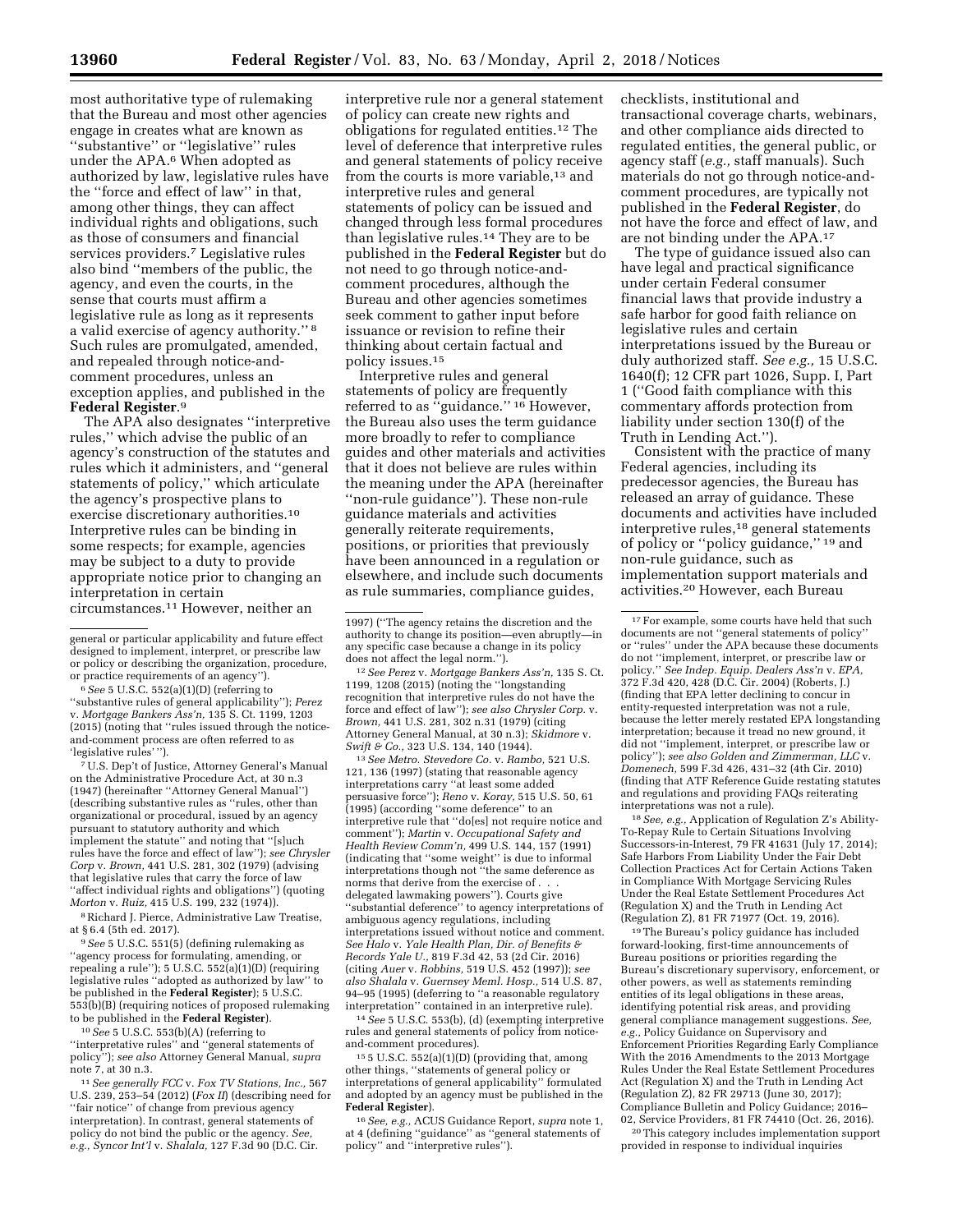guidance material and activity has not or may not necessarily fit neatly within a single category, as some may include elements from multiple categories.21

Like other agencies, the Bureau faces tradeoffs that it must consider when issuing guidance. Where the Bureau does not use notice-and-comment procedures, it can act more quickly to issue or update guidance materials to address industry interpretive questions and respond to developments in the marketplace. However, the more expedited the process is in developing guidance, the more likely that an agency may find a need over time to revise or adjust its initial guidance statements and address related legal, factual, and policy issues, even though revisiting such materials can impose additional costs on both the agency and regulated entities. Materials issued through less formal processes also may, depending on the circumstances, receive less deference from courts in litigation.22 Also, diversifying the number of channels through which the Bureau provides guidance can create more flexibility for the Bureau to respond to different circumstances and stakeholder needs, but also can make it more challenging for stakeholders to identify all relevant forms of information. On the other hand, legislative rules and Official Interpretations (otherwise known as commentary and discussed further below) collected in appendices to

21For example, some contemporaneous guidance documents, such as preambles of rules, may, among other things, contain both interpretive rules and general statements of policy. *See* Admin. Conf. of the U.S., ''Administrative Conference Recommendation 2014–3: Guidance in the Rulemaking Process,'' (June 6, 2014), *available at [https://www.acus.gov/recommendation/guidance](https://www.acus.gov/recommendation/guidance-rulemaking-process)[rulemaking-process](https://www.acus.gov/recommendation/guidance-rulemaking-process)* (describing ''guidance that agencies provide about the meaning and purpose of their rules at the time those rules are issued'').

22*See U.S.* v. *Mead Corp.,* 533 U.S. 218, 229–31 (2001) (recognizing ''a very good indicator of delegation meriting [deference] in express congressional authorizations to engage in the process of rulemaking or adjudication that produces regulations or rulings,'' but also noting that ''we have sometimes found reasons for [deference] even when no such administrative formality was required and none was afforded'').

particular rules in the CFR after notice and comment provide the greatest amount of certainty, reliability, and ease of access, but take a considerable amount of time and agency resources to promulgate.

## **Overview of This Request for Information**

The Bureau is using this request for information (RFI) to seek public input regarding the overall effectiveness and accessibility of the Bureau's guidance as well as changes that it may make, consistent with applicable law, to the formats, processes, and delivery methods for providing such guidance. Additionally, the Bureau is seeking comment on potential new forms of guidance that could support regulatory implementation and compliance, as well as on the disclaimers used for its non-rule guidance.

In this RFI, the Bureau is not seeking comments on the following topics, as these have been addressed or will be addressed in other Bureau RFIs: (1) Educational materials on its regulations developed for consumers or in response to consumer inquiries; (2) the substance of any particular proposed or final rule (for both rules the Bureau adopted and those it inherited), including a proposed or final rule's Official Interpretations that are published with the regulations; or (3) the guidance provided in the Bureau's Supervision and Examination Manuals or Supervisory Highlights.<sup>23</sup>

The Bureau encourages comments from all interested members of the public. The Bureau anticipates that the responding public may include entities subject to Bureau rules, trade associations and professional services organizations that represent these entities, individual consumers, consumer advocates, regulators, and researchers or members of academia.

## **Suggested Topics for Commenters**

To allow the Bureau to evaluate suggestions more effectively, the Bureau requests that, where possible, comments include:

• Specific discussions of the positive and negative aspects of the Bureau's

guidance materials and activities (including implementation support).

• Specific suggestions regarding any potential updates or modifications to the Bureau's approach to providing guidance (including implementation support), and including, in as much detail as possible, supporting data or other information on impacts and costs, or information concerning alignment with the processes of other agencies.

• Specific identification of any aspects of the Bureau's approach to guidance (including implementation support) provided by the Bureau that should not be modified, and including, in as much detail as possible, supporting data or other information on impacts and costs, or information concerning alignment with the processes of other agencies.

The following sections list areas of interest on which commenters may want to focus input. This nonexhaustive list is meant to assist in the formulation of comments and is not intended to restrict what may be addressed by the public. Commenters may comment on matters that are related to the Bureau's guidance (including implementation support), but do not appear in the list below. The Bureau requests that, in addressing these questions, commenters identify with specificity the Bureau guidance material or activity, format, process, or delivery platform at issue, providing specific examples where appropriate. In discussing Bureau guidance provided to date, the Bureau also requests that commenters provide examples and supporting information where possible, as well as relevant information about the frequency with which particular types of guidance have been used within an institution, by which parties, and in what ways. Commenters should feel free to comment on some or all of the questions below, but are encouraged to indicate in which area their comments are focused.

From all of the suggestions, the Bureau requests that commenters offer their highest priorities, where possible, along with an explanation of how or why certain suggestions have been prioritized. Commenters are asked to single out their top priority where possible. Suggestions will be most helpful if they focus on revisions that the Bureau could implement without changes in the law, consistent with the Bureau's authorities and in light of tradeoffs under the APA framework described above.

# *Regulatory Inquiries Function*

The Bureau's Regulatory Inquiries Function assists individual inquirers

through the Bureau's Regulatory Inquiries Function. Additional examples include: Bureau of Consumer Fin. Prot., ''Home Mortgage Disclosure (Regulation C) Small Entity Compliance Guide," (Oct. 2017) *available at [https://www.consumerfinance.gov/](https://www.consumerfinance.gov/documents/5692/cfpb_hmda_small-entity-compliance-guide.pdf) [documents/5692/cfpb](https://www.consumerfinance.gov/documents/5692/cfpb_hmda_small-entity-compliance-guide.pdf)*\_*hmda*\_*small-entity[compliance-guide.pdf;](https://www.consumerfinance.gov/documents/5692/cfpb_hmda_small-entity-compliance-guide.pdf)* Bureau of Consumer Fin. Prot., ''Preparing the Short Form Disclosure for Prepaid Accounts,'' (Apr. 20, 2017), *available at [https://www.consumerfinance.gov/documents/](https://www.consumerfinance.gov/documents/4528/201704_cfpb_Prepaid_preparingtheshortformdisclosure_v2.pdf)  4528/201704*\_*cfpb*\_*Prepaid*\_*[preparingtheshort](https://www.consumerfinance.gov/documents/4528/201704_cfpb_Prepaid_preparingtheshortformdisclosure_v2.pdf) [formdisclosure](https://www.consumerfinance.gov/documents/4528/201704_cfpb_Prepaid_preparingtheshortformdisclosure_v2.pdf)*\_*v2.pdf.* The Bureau has also issued other types of non-rule guidance relating principally to the Bureau's supervisory processes (rather than support of regulatory implementation), including the Bureau's Supervision and Examination Manuals. Such other non-rule guidance is outside the scope of this RFI.

<sup>23</sup>For commenters interested in addressing guidance provided in the Official Interpretations of Bureau-issued rules, see the RFI on that topic, Docket No. CFPB–2018–0011, 83 FR 12286 (Mar. 21, 2018). For commenters interested in addressing guidance provided in the Official Interpretations of rules the Bureau inherited, see the RFI on that topic, Docket No. CFPB–2018–0012, 83 FR 12881 (Mar. 26, 2018). For commenters interested in addressing the Bureau's Supervision and Examination Manual or Supervisory Highlights publications, see the RFI on the Bureau's Supervision Program, Docket No. CFPB–2018–0004, 83 FR 7168 (Feb. 20, 2018).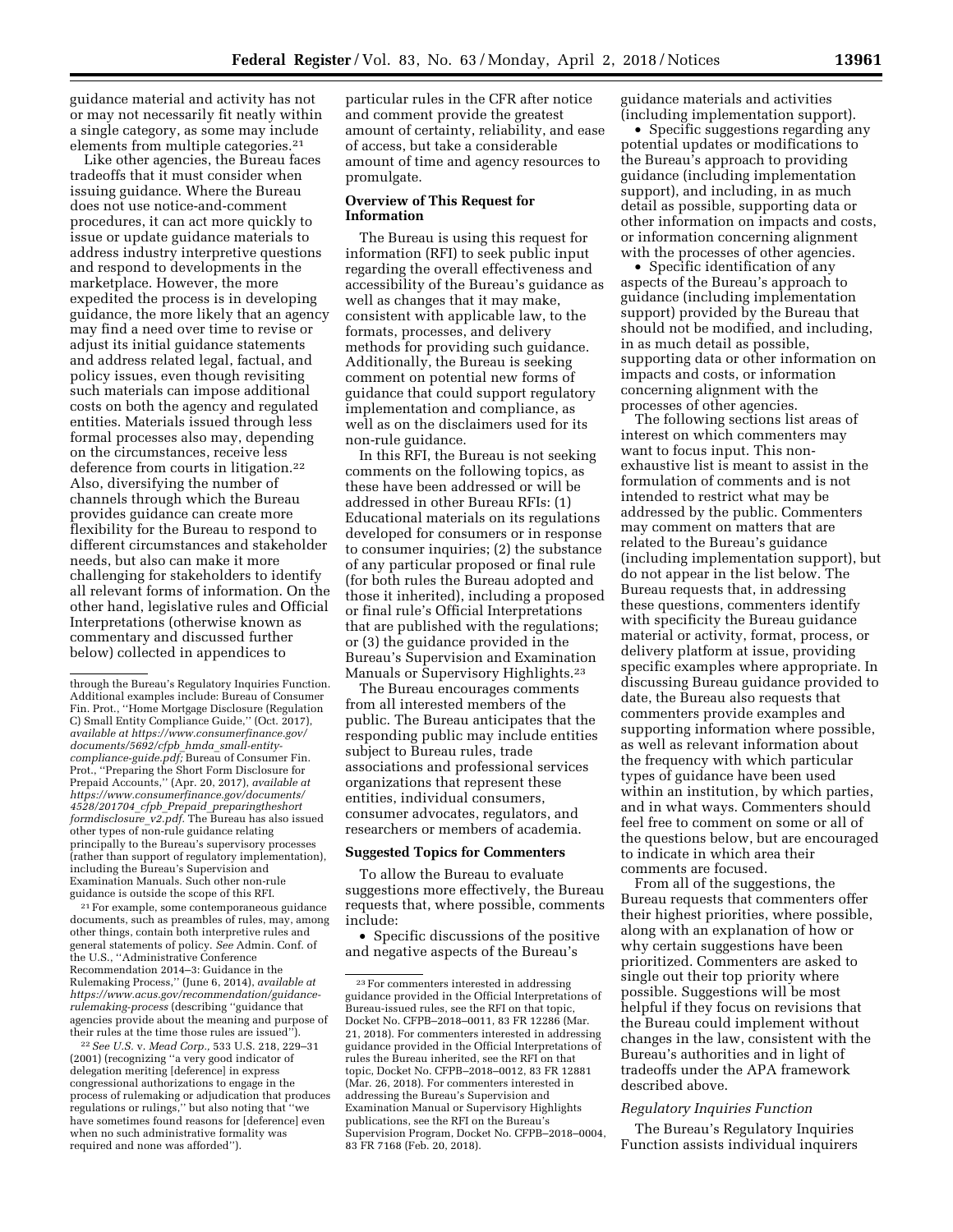who have specific questions about the Bureau's statutes and regulations. At times, the Bureau has received several thousand inquiries per year, largely focused on implementation by industry of new or revised regulations. The Regulatory Inquiries Function is an example of an implementation support activity that falls within the category of non-rule guidance. Similar to the regulatory inquiries functions of many of its predecessor agencies, the Bureau's function is designed to provide inquirers with relatively quick, informal assistance concerning the statutes and regulations that the Bureau administers. However, in part because of the APA constraints discussed above, the function is limited in scope. Responses are not intended to be interpretations of the regulations or general statements of policy, as described earlier, but rather to assist in the application and implementation by industry of the Bureau's regulations and Official Interpretations. For example, the Bureau emphasizes on its website that the informal assistance provided through this function does not constitute an official interpretation of the Bureau and is not a substitute for formal legal counsel or other compliance advice. The Bureau also does not moderate disputes between parties, provide guidance on matters that are under examination or investigation by the Bureau or another State or Federal agency, or answer questions about specific business plans.

Although the assistance provided through the Regulatory Inquiries Function is limited and individualized, the Bureau believes that the assistance is valuable to those receiving it. In addition, the inquiries received through this channel provide an important information source, which helps the Bureau prioritize provision of the various other types of guidance described in this RFI by providing a window (supplementing the Bureau's general market monitoring and outreach activities) into the implementation and compliance challenges faced by regulated entities. Thus, when the Bureau receives multiple individual inquiries about the same topic, as described below, the Bureau often prioritizes that topic for webinars and various forms of written guidance, potentially culminating in revisions to the Official Interpretations to the particular rule after a notice-andcomment process.

Generally, individual inquiries are submitted to the Bureau through a phone message or a form accessed on the Bureau's website. However, inquiries related specifically to the Home Mortgage Disclosure Act (HMDA) and its implementing Regulation C are also submitted through a separate channel—the Bureau's HMDA Help function—via phone, email, or a form accessed on a specific Bureau website dedicated to HMDA operational support.

Historically, responses to regulatory inquiries have been provided orally via phone conversations with Bureau staff. However, the Bureau has been providing an increasing number of responses to regulatory inquiries through emails, most extensively with the responses provided through its HMDA Help function.

The Bureau is seeking feedback on all aspects of its Regulatory Inquiries Function, including the following areas of interest:

1. The preferred vehicle(s) for submitting inquiries *(i.e.,* phone message, email, web form, or other specific vehicle).

2. Preferences regarding the responses to regulatory inquiries; the format and delivery method for the responses provided (*i.e.,* oral response, email, or other format or delivery method); and the desired timing of the responses provided.

3. The relative value of responses to regulatory inquiries. In particular, the Bureau is interested in the tradeoffs between providing quick guidance orally to individuals through the Regulatory Inquiries Function and providing written guidance, which is generic and takes more time, but generally is more broadly accessible.

4. Whether the Bureau should, as a matter of practice, publish written responses to regulatory inquiries and, if so, consistent with law, the appropriate vehicle or platform for such publications, the desired frequency for publishing such responses, and the appropriate disclaimers to accompany such publications.

5. Additional ways that the Bureau can improve the Regulatory Inquiries Function, including improvements to the process for submitting inquiries, the process for receiving responses, the substance of responses, or the timing of responses.

## *Regulatory Implementation and Compliance Aids*

The Bureau creates and releases on its website several categories of regulatory implementation and compliance aids, including: (1) Compliance guides; (2) rule summaries and other quick reference materials; and (3) webinars. These regulatory implementation and compliance aids are examples of implementation support materials categorized as non-rule guidance. These

materials provide relatively brief, informal summaries of Federal consumer financial laws and regulations, generally focusing on summarizing statutes and interpretations and positions previously announced in Bureau legislative or nonlegislative rules using language and formats that may be particularly useful to compliance professionals. As noted above, both the content and format of regulatory implementation and compliance aids are informed by what the Bureau learns as it administers its Regulatory Inquiries Function and general market monitoring and outreach activities.

Compliance guides are plain language summaries of a Bureau rule and, like other examples of non-rule guidance in this section, are not intended to be interpretations of that rule or general statements of policy. Compliance guides include Small Entity Compliance Guides as well as instructional guides for disclosure forms. The Bureau is statutorily required to provide Small Entity Compliance Guides for rules it issues that meet certain criteria, although it also provides them for certain rules for which they are not required.24

Quick reference materials are additional plain language summaries of a rule or portions of a rule, but are shorter than compliance guides. These include, but are not limited to, executive summaries, summaries of changes, factsheets, flow charts, decision trees, and summary tables. Executive summaries are posted at the same time that the underlying rule is released, and other quick reference materials are posted as they are completed.25

Webinars are recorded presentations in which the Bureau (either

25Quick reference materials are also provided in PDF format on the Bureau's Regulatory Implementation and Guidance web page. *Id.* 

<sup>24</sup>Section 212(a) of the Small Business Administration Regulatory Enforcement Act (SBREFA) requires, among other things, that with respect to certain rules, an agency ''publish[es] 1 or more guides to assist small entities in complying with the rule and shall entitle such publications 'small entity compliance guides.' '' The Bureau's Small Entity Compliance Guides fulfill the Bureau's requirements under Section 212(a), although the Bureau occasionally provides these guides even when not required under the SBREFA statute, as in the case of the Prepaid Rule Small Entity Compliance Guide. The Bureau also understands that these guides are used by all entity types, not just those defined as ''small entities'' under the SBREFA statute. Compliance guides are provided in PDF format on the Bureau's Regulatory Implementation and Guidance web page. *See*  Bureau of Consumer Fin. Prot., ''Implementation and Guidance,'' *[https://www.consumerfinance.gov/](https://www.consumerfinance.gov/policy-compliance/guidance/implementation-guidance/)  [policy-compliance/guidance/implementation](https://www.consumerfinance.gov/policy-compliance/guidance/implementation-guidance/)[guidance/](https://www.consumerfinance.gov/policy-compliance/guidance/implementation-guidance/)* (last visited Mar. 16, 2018).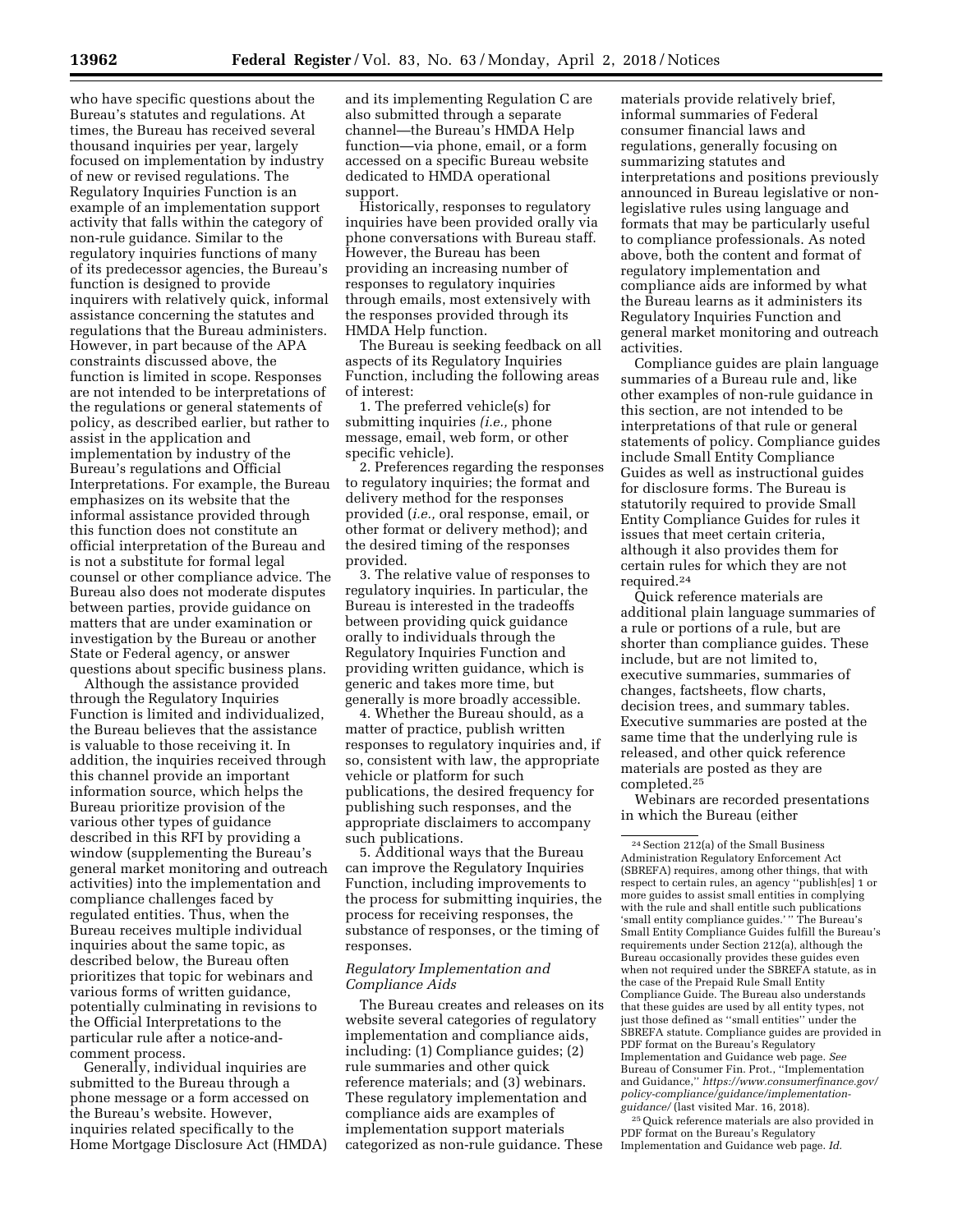independently or in collaboration with other Federal agencies or trade associations) provides information to facilitate further understanding of a rule, either in a question-and-answer or topic-based explanation format. The Bureau has created webinars for production on trade association websites, other regulatory agency websites, and most recently its own public YouTubeTM channel. Each webinar is accompanied by the presentation slides used for the discussion, and some have hyperlinked video section breaks, either in a separate document or in the video description.

The Bureau is seeking feedback on all aspects of its regulatory implementation and compliance aids, including the following areas of interest: 26

6. The utility of the Bureau's compliance guides and quick reference materials as well as potential areas for improvement, including:

a. The scope of topics addressed and the format in which they are presented;

b. The ease of navigation to materials on the Bureau's website and to sections within the compliance guides or quick reference materials;

c. The effectiveness of the Bureau's use of the plain language writing style in the Small Entity Compliance Guides and quick reference materials to help make the rules more easily understandable; and

d. The usefulness of the Bureau providing Small Entity Compliance Guides and quick reference materials when not legally required to do so (particularly for entities that do not meet the Small Business Administration's definition of ''small business.'').27

7. The utility of the Bureau's webinars as well as potential areas for improvement, including issues related to the website utilized for viewing; the format of the webinar guidance (*i.e.,*  question and answer format, explanatory format, or other formats); the supplemental materials (*e.g.,*  hyperlinked navigation tools, presentation slides, or other materials); and the ease with which topics of interest may be located within webinar materials.

8. For the identified types of regulatory implementation and

compliance aids in questions six and seven, feedback on the delivery methods (*e.g.,* provision on the Bureau's website and email notifications to the appropriate email listserv), and the delivery method and timing for notifying stakeholders of the availability of new or amended materials.

## *Official Interpretations and Standalone Interpretive Rules*

Many regulations issued under the Bureau's rulemaking authority contain Official Interpretations within the supplement or appendix to the regulatory text in the CFR. The Bureau, as a matter of practice, has published Official Interpretations in the **Federal Register** after notice and comment. Among other purposes, the Bureau uses Official Interpretations to clarify regulatory text and provide examples of practices that comply with regulatory provisions. The Bureau also uses Official Interpretations to memorialize the Bureau's responses to recurring questions on particular legislative rules over time. For example, after issuing a new regulation, during the implementation period for that rule, the Bureau frequently has amended the Official Interpretations (and sometimes the regulatory text) in response to questions posed during the implementation process.28 As discussed earlier, under certain enumerated consumer financial laws, such as the Truth in Lending Act,29 Official Interpretations also provide financial services providers protection from civil liability for acts committed in good faith reliance on those interpretations.

Although the Bureau has generally used Official Interpretations as a cumulative repository of the Bureau's interpretations issued over time, the Bureau also occasionally has issued standalone interpretive rules without notice and comment when rapid issuance of interpretive clarification will assist industry with regulatory implementation or compliance.30 The Bureau identifies regulatory areas that

would benefit from these types of clarifications from a variety of sources, including inquiries received through the Regulatory Inquiries Function and feedback obtained through industry outreach or market monitoring activities. The Bureau generally expects that it will periodically amend the relevant Official Interpretations in the CFR to reflect the positions taken in these materials, after notice and comment to assess whether further refinement is warranted.31

Consistent with applicable law, the Bureau is seeking feedback on all aspects of the process by which it issues interpretive rules and Official Interpretations, including the following areas of interest:

9. The efficiency and effectiveness of providing guidance through the Bureau's Official Interpretations.

10. Which types of standalone interpretive rules are most efficient and effective and, if any, with what frequency and through what processes the Bureau should amend the Official Interpretations to incorporate standalone interpretive guidance into the CFR.

11. Whether there are circumstances in which the Bureau should use the notice-and-comment process (even though not legally required) for standalone interpretive rules.

### *SEFL Guidance Materials*

The Bureau's Division of Supervision, Enforcement, and Fair Lending (SEFL) issues a number of documents meant to provide industry and the public with insight into the Bureau's enforcement and supervision priorities, perspectives regarding compliance with Federal consumer financial law, and supervisory expectations. For example, SEFL guidance materials have helped to identify compliance risks, made recommendations to strengthen compliance management systems, and provided options for reducing compliance risks. Those materials include, for example, compliance bulletins, policy statements, and statements on supervisory practices. They generally are examples of policy

<sup>26</sup>The Bureau understands that industry has expressed concerns regarding its use of disclaimers for non-rule guidance such as regulatory implementation and compliance aids. See below for a discussion and questions on the Bureau's use of disclaimers.

<sup>27</sup>*See* 13 CFR 121.201; U.S. Small Bus. Admin., ''Small Business Compliance Guide Size and Affiliation,'' (Mar. 2014), *available at [https://](https://www.sba.gov/sites/default/files/articles/affiliation_ver_03.pdf) [www.sba.gov/sites/default/files/articles/affiliation](https://www.sba.gov/sites/default/files/articles/affiliation_ver_03.pdf)*\_ *ver*\_*[03.pdf.](https://www.sba.gov/sites/default/files/articles/affiliation_ver_03.pdf)* 

<sup>28</sup>By including this implementation guidance in the Official Interpretations on routine basis during the implementation period, the Bureau has expanded on the practice of the Federal Reserve Board described above of incorporating guidance into the Official Interpretations in an effort to make such guidance more readily accessible and to clarify its legal effect.

<sup>29</sup>*See* 15 U.S.C. 1640(f).

<sup>30</sup>*See* 79 FR 41631 (July 17, 2014) and 81 FR 71977 (Oct. 19, 2016*), supra* note 18. In the past, the Bureau has used labels for interpretive guidance that are different than what is used in this RFI. For example, interpretive guidance may have been issued in other documents, such as bulletins. *See, e.g.,* CFPB Bulletin 2013–12, Implementation Guidance for Certain Mortgage Servicing Rules (Oct. 15, 2013).

<sup>31</sup>For example, the Bureau addressed in the Official Interpretations some of the guidance previously provided in CFPB Bulletin 2013–12, *supra* note 30. *See* Amendments to the 2013 Mortgage Rules Under the Real Estate Settlement Procedures Act (Regulation X) and the Truth in Lending Act (Regulation Z), 81 FR 72160, 72236– 38 (Oct. 19, 2016). In some cases, for example, there is no existing implementing regulation for some or all of the statute and, thus, no Official Interpretations that may be used to incorporate guidance about that portion of the statute. *See, e.g.,*  Fair Debt Collection Practices Act, 15 U.S.C. 1692– 1692p.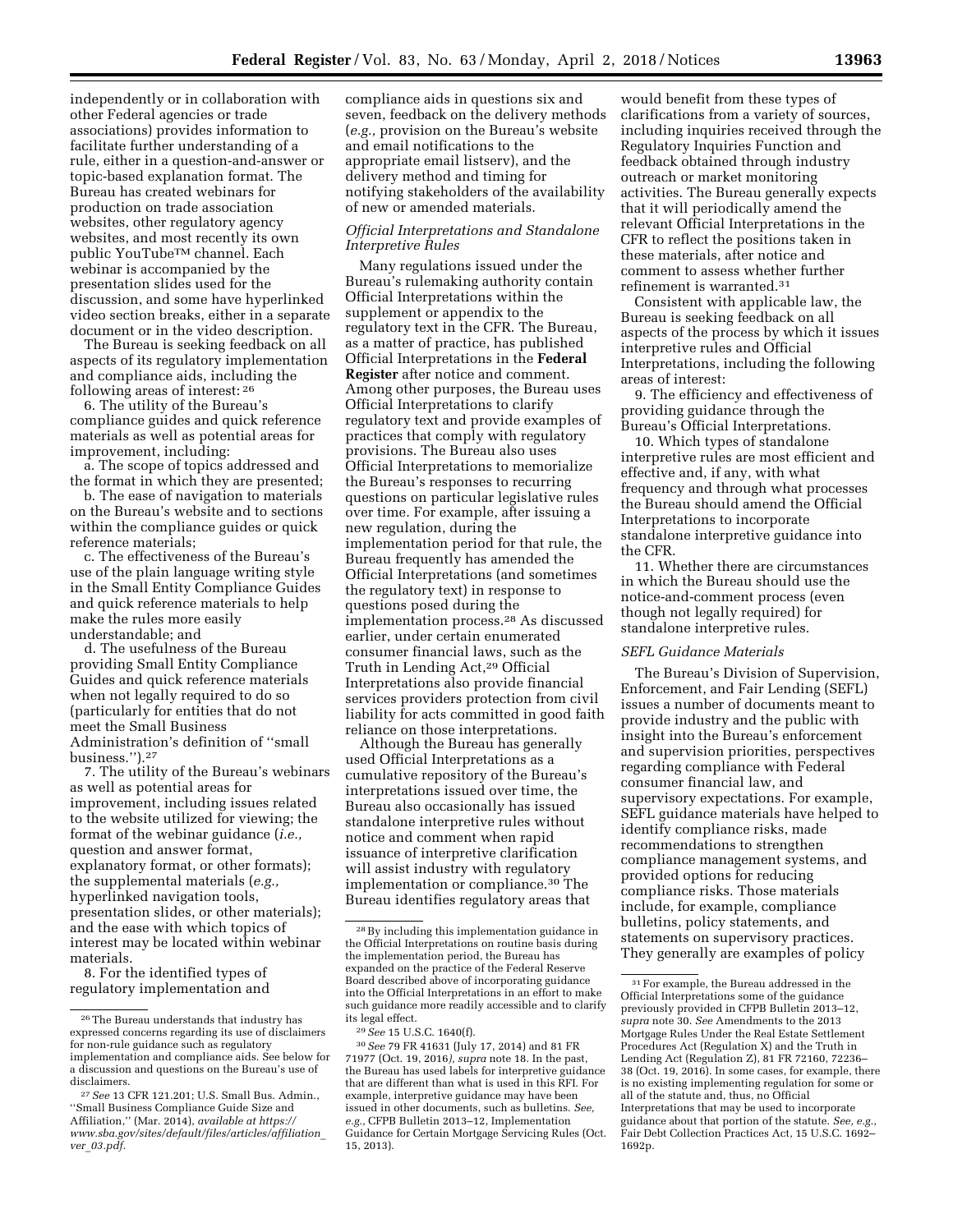guidance as described above, and, for example, do not have the force and effect of law.32 Examples include the Bureau's policy guidance on supervisory and enforcement priorities regarding early compliance with the 2016 amendments to the 2013 Mortgage Rules under the Real Estate Settlement Procedures Act (Regulation X) and the Truth in Lending Act (Regulation Z), 33 and the Bureau's compliance bulletin on detecting and preventing consumer harm from production incentives.<sup>34</sup>

The Bureau is seeking feedback on all aspects of these SEFL guidance materials, including but not limited to:

12. The timing, frequency, scope, and delivery method of SEFL guidance materials.

13. The benefits or drawbacks associated with the Bureau's use of each particular type of SEFL guidance vehicle.

14. Other feedback or suggestions related to SEFL guidance materials.

### *Recommendations for New Forms of Written Guidance*

The Bureau has received feedback from industry and other external stakeholders encouraging the use of forms of written guidance that have been used frequently by some other agencies, such as Frequently Asked Questions (FAQs) and advisory opinions. In response to this feedback, the Bureau has begun to explore new and enhanced methods for delivering direct, easy-to-understand written guidance that can be delivered via a public-facing platform on a shorter timeline than might be required for interpretive rules.35

For example, the Bureau recently published on its website FAQs on

33 2016 Amendments to the 2013 Mortgage Rules Under the Real Estate Settlement Procedures Act (Regulation X) and the Truth in Lending Act (Regulation Z), 82 FR 29713 (June 30, 2017).

34Bureau of Consumer Fin. Prot., ''CFPB Compliance Bulletin 2016–03, Detecting and Preventing Consumer Harm from Production Incentives,'' (Nov. 28, 2016), *available at [https://](https://s3.amazonaws.com/files.consumerfinance.gov/f/documents/201611_cfpb_Production_Incentives_Bulletin.pdf) [s3.amazonaws.com/files.consumerfinance.gov/f/](https://s3.amazonaws.com/files.consumerfinance.gov/f/documents/201611_cfpb_Production_Incentives_Bulletin.pdf)  [documents/201611](https://s3.amazonaws.com/files.consumerfinance.gov/f/documents/201611_cfpb_Production_Incentives_Bulletin.pdf)*\_*cfpb*\_*Production*\_*Incentives*\_ *[Bulletin.pdf.](https://s3.amazonaws.com/files.consumerfinance.gov/f/documents/201611_cfpb_Production_Incentives_Bulletin.pdf)* 

35Earlier iterations of the Bureau's Small Entity Compliance Guides utilized a question and answer format. *See, e.g.,* Bureau of Consumer Fin. Prot., ''Ability-to-Repay and Qualified Mortgage Rule: Small Entity Compliance Guide,'' (Mar. 2016), *available at [https://files.consumerfinance.gov/f/](https://files.consumerfinance.gov/f/201603_cfpb_atr-qm_small-entity-compliance-guide.pdf)  201603*\_*cfpb*\_*atr-qm*\_*[small-entity-compliance](https://files.consumerfinance.gov/f/201603_cfpb_atr-qm_small-entity-compliance-guide.pdf)[guide.pdf;](https://files.consumerfinance.gov/f/201603_cfpb_atr-qm_small-entity-compliance-guide.pdf)* Bureau of Consumer Fin. Prot., ''Remittance Transfers: Small Entity Compliance Guide,'' (Jan. 31, 2017), *available at [https://](https://s3.amazonaws.com/files.consumerfinance.gov/f/documents/201701_cfpb_Intl_Money_Transfer_Small_Entity_Compliance_Guide.pdf) [s3.amazonaws.com/files.consumerfinance.gov/f/](https://s3.amazonaws.com/files.consumerfinance.gov/f/documents/201701_cfpb_Intl_Money_Transfer_Small_Entity_Compliance_Guide.pdf)  [documents/201701](https://s3.amazonaws.com/files.consumerfinance.gov/f/documents/201701_cfpb_Intl_Money_Transfer_Small_Entity_Compliance_Guide.pdf)*\_*cfpb*\_*Intl*\_*Money*\_*Transfer*\_ *Small*\_*Entity*\_*[Compliance](https://s3.amazonaws.com/files.consumerfinance.gov/f/documents/201701_cfpb_Intl_Money_Transfer_Small_Entity_Compliance_Guide.pdf)*\_*Guide.pdf.* 

bankruptcy issues related to mortgage servicing,<sup>36</sup> and issued FAQs on HMDA operational and regulatory requirements.37 These FAQs have historically been non-rule guidance written responses to questions received from regulated entities and other stakeholders that do not constitute an interpretive rule under the APA, consistent with the kinds of information that the Bureau has provided orally or by email through the Regulatory Inquiries Function described above. However, the Bureau could choose to change its approach in the future to issue interpretive rules in the form of FAQs.

The Bureau has also begun exploring the use of advisory opinions and similar types of focused guidance to assist industry in better understanding its legal and regulatory obligations.38 The Bureau understands that Federal agencies have described different types of guidance as advisory opinions. In the most formal cases, advisory opinions are interpretive rules—written opinions providing interpretations of a statute or regulation, often applying that interpretation to a particular situation. In other cases, advisory opinions are policy or non-rule guidance. The Bureau also understands that advisory opinions typically are focused on reducing uncertainty by providing a written response to a specific inquiry regarding the conformance of a specific

37The HMDA FAQs may be accessed using a searchable web portal located on the Federal Financial Institutions Examination Council HMDA Help web page, which may be accessed from the Bureau's website. *See* Bureau of Consumer Fin. Prot., ''Frequently Asked Questions: HMDA Filing, FFIEC,'' *[https://www.consumerfinance.gov/data](https://www.consumerfinance.gov/data-research/hmda/faq)[research/hmda/faq](https://www.consumerfinance.gov/data-research/hmda/faq)* (last visited Mar. 16, 2018); Bureau of Consumer Fin. Prot., FFIEC: HMDA Platform,'', *[https://hmdahelp.consumerfinance.gov/](https://hmdahelp.consumerfinance.gov/knowledgebase/s/) [knowledgebase/s/](https://hmdahelp.consumerfinance.gov/knowledgebase/s/)* (last visited Mar. 23, 2018).

38The Bureau has two other programs by which individual applicants can seek determinations from the Bureau, although the programs do not provide guidance on compliance with existing statutes and regulations. Rather, the Bureau's Trial Disclosure Waiver Policy sets forth procedures for the Bureau to exercise its authority pursuant to section 1032(e) of the Dodd-Frank Act to waive disclosure requirements for a set period to allow applicants flexibility in field testing alternative disclosures. 12 U.S.C. 5532(e). The Bureau has also developed a program setting forth the requirements and processes for the issuance of No Action Letters in cases in which Bureau staff do not intend to exercise their discretion to pursue supervision or enforcement activity concerning potentially consumer-friendly market innovations that involve significant regulatory uncertainty. These programs are not the focus of this RFI, which is focused on guidance to facilitate implementation of the Bureau's regulations and compliance with Federal law.

transaction or activity with a particular statute or regulation subject to the agency's jurisdiction.

The Bureau is seeking feedback on potential new methods or channels for providing guidance, including but not limited to:

15. The utility of FAQs. Specifically, comment is sought on the types of questions that are appropriately dealt with through FAQs rather than another instrument, and the mechanisms that the Bureau should use to identify and prioritize issues and topics that should be addressed using FAQs.

16. The potential utility of establishing an advisory opinion program that would provide interpretations, in addition to or instead of an FAQ program, including the particular scope and benefits of advisory opinions that would be distinct from generalized FAQs and the types of questions or issues that could or could not be appropriately dealt with by advisory opinions.

17. The potential benefits and costs of memorializing over time any interpretations reflected in advisory opinions or other standalone guidance documents in the Official Interpretations to the underlying regulations, after notice and comment.

18. The tradeoffs between issuing FAQs or advisory opinions quickly and issuing written guidance after notice and comment. With respect to FAQs or advisory opinions, commenters should include, where possible, suggestions on how best to mitigate risks to stakeholders (*e.g.,* industry confusion, increased compliance costs, potential legal concerns) where there is a heightened risk that the Bureau may change its approach at a later date.

19. Other approaches, methods, or practices not currently employed by the Bureau that would enhance external stakeholders' ability to comprehend, implement, or comply with statutes and regulations subject to the Bureau's purview.

#### *Disclaimers*

The Bureau uses disclaimers on nonrule guidance materials to, among other things, describe the purpose of the material, note the legal limitations of the guidance in light of the APA and underlying Federal consumer financial laws, and emphasize that the rule and its Official Interpretations are the definitive sources regarding a rule's requirements in the event of a perceived conflict. In other words, these disclaimers are often used to clarify when guidance materials are non-rule materials that are intended only to aid understanding and implementation.

<sup>32</sup>As noted above, the guidance provided in the Bureau's Supervision and Examination Manuals or Supervisory Highlights publications is outside the scope of this RFI.

<sup>&</sup>lt;sup>36</sup> Bureau of Consumer Fin. Prot., "Mortgage Servicing FAQs,'' *[https://s3.amazonaws.com/](https://s3.amazonaws.com/files.consumerfinance.gov/f/documents/cfpb_mortgage-servicing_frequently-asked-questions.pdf) [files.consumerfinance.gov/f/documents/cfpb](https://s3.amazonaws.com/files.consumerfinance.gov/f/documents/cfpb_mortgage-servicing_frequently-asked-questions.pdf)*\_ *mortgage-servicing*\_*[frequently-asked-questions.pdf](https://s3.amazonaws.com/files.consumerfinance.gov/f/documents/cfpb_mortgage-servicing_frequently-asked-questions.pdf)*  (last updated Mar. 20, 2018).